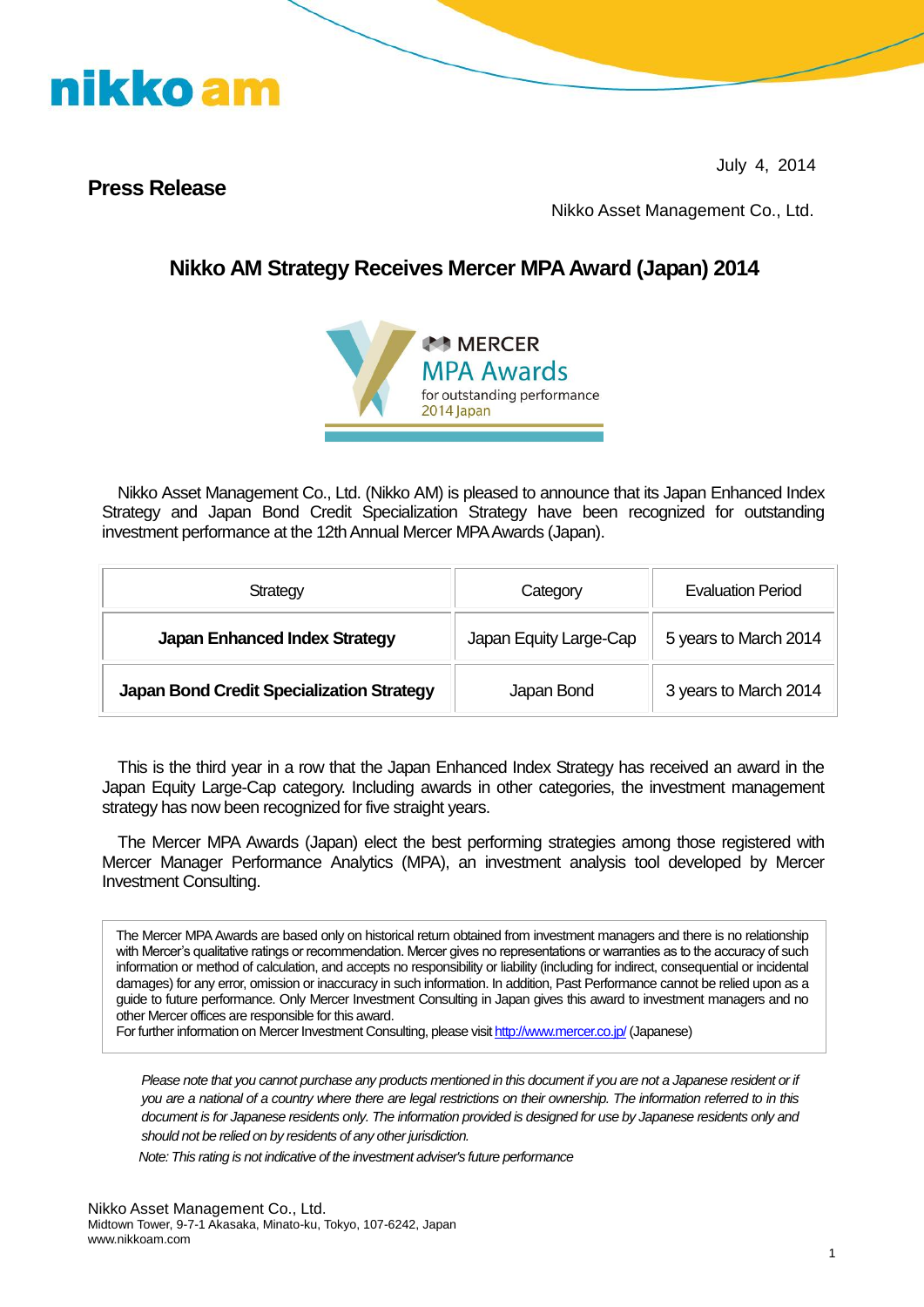# nikko am

#### **Matters to consider regarding investment advisory and discretionary investment agreements**

**Investment based on a discretionary investment agreement and advice based on an investment advisory agreement mainly involve securities, such as equities and bonds, whose prices fluctuate (foreign currency securities have an exchange rate fluctuation risk as well), so the net asset value (NAV) of your investment assets will fluctuate and may fall below your principal investment.**

Major risks involved in these agreements are:

1) Price fluctuation risk, 2) liquidity risk, 3) credit risk, 4) exchange rate fluctuation risk, 5) country risk, 6) derivative risk, and 7) risks unique to market neutral and long/short strategies

#### **Fees and other expenses**

#### **OInvestment Advisory Fees**

An investment advisory fee, which serves as the fee for the investment advisory agreement and the discretionary investment agreement, up to a maximum of 3.24% p.a. (3.0% before tax) will be charged against the balance of investment assets according to the period under management. Depending on the content of the agreement, a contingent fee may be charged in addition to the fixed fee.

#### ●Other fees

As for other fees, brokerage fees for portfolio stocks may be incurred.

In cases where investment trusts are bought based on a discretionary investment agreement, other fees may be incurred, such as a trust fee on the investment trusts, commissions on the amount reserved for trust assets, incorporation and redemption, brokerage fees for portfolio stocks, custodian fees, management fees, audit fees, fund establishment fees, interest rate of borrowings or borrowed stock fees.

#### <Disclaimer>

\* Contingent fees and other fees vary depending on investment strategies and management conditions; therefore it is not possible to specify the amount of those fees and the limit beforehand.

\* The risks and fees mentioned above differ depending on individual agreements. We urge you to read the pre-agreement reminder thoroughly before you sign an agreement.